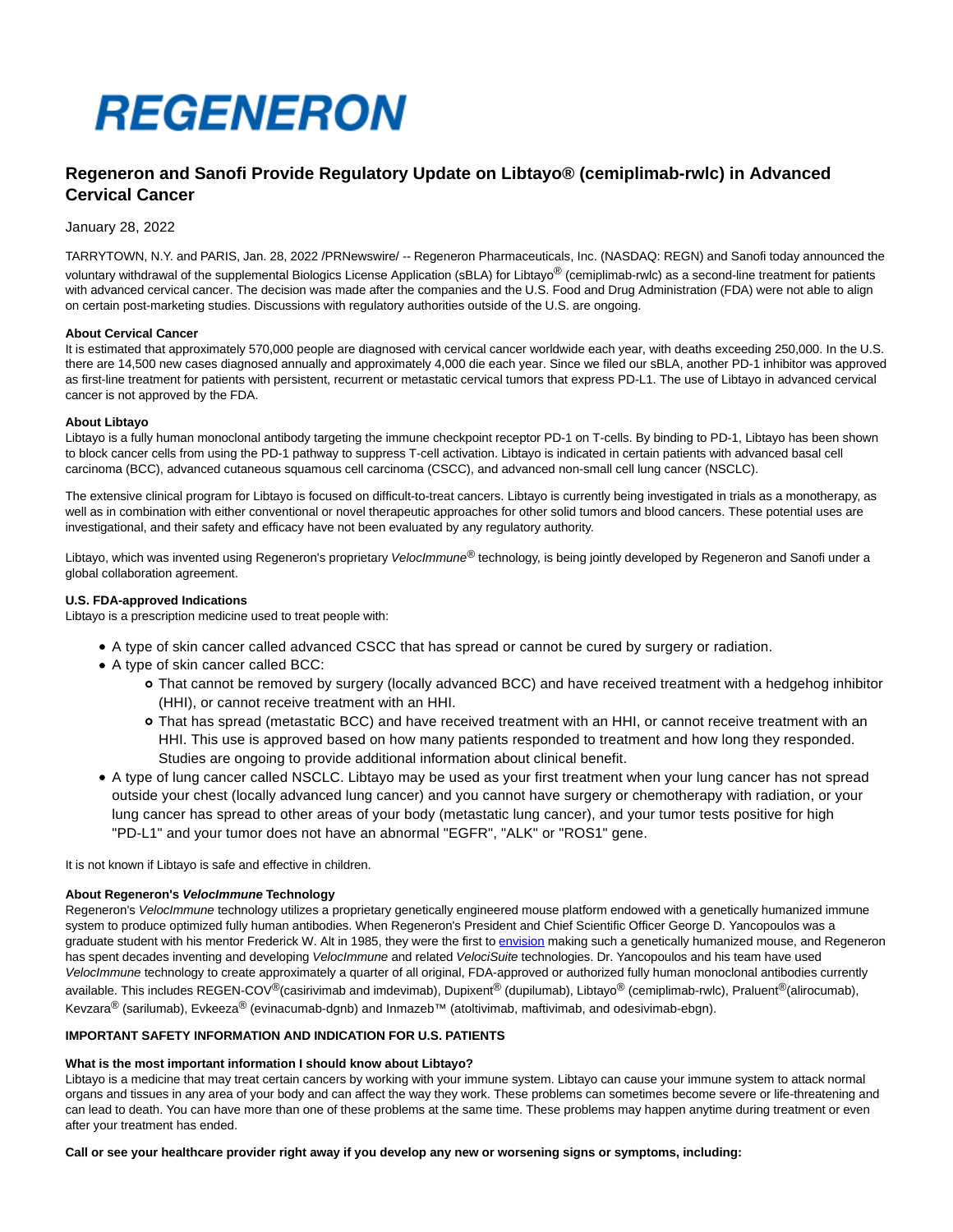- **Lung problems:** cough, shortness of breath, or chest pain
- **Intestinal problems:** diarrhea (loose stools) or more frequent bowel movements than usual, stools that are black, tarry, sticky or have blood or mucus, or severe stomach area (abdomen) pain or tenderness
- **Liver problems:** yellowing of your skin or the whites of your eyes, severe nausea or vomiting, pain on the right side of your stomach area (abdomen), dark urine (tea colored), or bleeding or bruising more easily than normal
- **Hormone gland problems:** headache that will not go away or unusual headaches, eye sensitivity to light, eye problems, rapid heartbeat, increased sweating, extreme tiredness, weight gain or weight loss, feeling more hungry or thirsty than usual, urinating more often than usual, hair loss, feeling cold, constipation, your voice gets deeper, dizziness or fainting, or changes in mood or behavior, such as decreased sex drive, irritability, or forgetfulness
- **Kidney problems:** decrease in your amount of urine, blood in your urine, swelling of your ankles, or loss of appetite
- **Skin problems:** rash, itching, skin blistering or peeling, painful sores or ulcers in mouth or nose, throat, or genital area, fever or flu-like symptoms, or swollen lymph nodes
- Problems can also happen in other organs and tissues. These are not all of the signs and symptoms of immune system problems that can happen with Libtayo. Call or see your healthcare provider right away for any new or worsening signs or symptoms, which may include: chest pain, irregular heartbeat, shortness of breath or swelling of ankles, confusion, sleepiness, memory problems, changes in mood or behavior, stiff neck, balance problems, tingling or numbness of the arms or legs, double vision, blurry vision, sensitivity to light, eye pain, changes in eyesight, persistent or severe muscle pain or weakness, muscle cramps, low red blood cells, or bruising
- **Infusion reactions that can sometimes be severe.** Signs and symptoms of infusion reactions may include: nausea, chills or shaking, itching or rash, flushing, shortness of breath or wheezing, dizziness, feel like passing out, fever, back or neck pain, or facial swelling.
- **Rejection of a transplanted organ.** Your healthcare provider should tell you what signs and symptoms you should report and monitor you, depending on the type of organ transplant that you have had.
- **Complications, including graft-versus-host disease (GVHD), in people who have received a bone marrow (stem cell) transplant that uses donor stem cells (allogeneic).** These complications can be serious and can lead to death. These complications may happen if you underwent transplantation either before or after being treated with Libtayo. Your healthcare provider will monitor you for these complications.

# **Getting medical treatment right away may help keep these problems from becoming more serious.**

Your healthcare provider will check you for these problems during your treatment with Libtayo. Your healthcare provider may treat you with corticosteroid or hormone replacement medicines. Your healthcare provider may also need to delay or completely stop treatment with Libtayo if you have severe side effects.

# **Before you receive Libtayo, tell your healthcare provider about all your medical conditions, including if you:**

- have immune system problems such as Crohn's disease, ulcerative colitis, or lupus
- have received an organ transplant
- have received or plan to receive a stem cell transplant that uses donor stem cells (allogeneic)
- have a condition that affects your nervous system, such as myasthenia gravis or Guillain-Barré syndrome are pregnant or plan to become pregnant. Libtayo can harm your unborn baby

# **Females who are able to become pregnant:**

- Your healthcare provider will give you a pregnancy test before you start treatment.
- You should use an effective method of birth control during your treatment and for at least 4 months after your last dose of Libtayo. Talk with your healthcare provider about birth control methods that you can use during this time.
- Tell your healthcare provider right away if you become pregnant or think you may be pregnant during treatment with Libtayo.
- are breastfeeding or plan to breastfeed. It is not known if Libtayo passes into your breast milk. Do not breastfeed during treatment and for at least 4 months after the last dose of Libtayo.

# **Tell your healthcare provider about all the medicines you take,** including prescription and over-the-counter medicines, vitamins, and herbal supplements.

The most common side effects of Libtayo include muscle or bone pain, tiredness, rash, and diarrhea. These are not all the possible side effects of Libtayo. Call your doctor for medical advice about side effects. You may report side effects to FDA at 1-800-FDA-1088. You may also report side effects to Regeneron Pharmaceuticals and Sanofi at 1-877-542-8296.

# **Please see full [Prescribing Information,](https://c212.net/c/link/?t=0&l=en&o=3426739-1&h=321311065&u=https%3A%2F%2Fwww.regeneron.com%2Fsites%2Fdefault%2Ffiles%2FLibtayo_FPI.pdf&a=Prescribing+Information) including [Medication Guide.](https://c212.net/c/link/?t=0&l=en&o=3426739-1&h=58119385&u=https%3A%2F%2Fwww.regeneron.com%2Fsites%2Fdefault%2Ffiles%2Fx1216(3)a.pdf&a=Medication+Guide)**

# **About Regeneron**

Regeneron (NASDAQ: REGN) is a leading biotechnology company that invents life-transforming medicines for people with serious diseases. Founded and led for over 30 years by physician-scientists, our unique ability to repeatedly and consistently translate science into medicine has led to nine FDA-approved treatments and numerous product candidates in development, almost all of which were homegrown in our laboratories. Our medicines and pipeline are designed to help patients with eye diseases, allergic and inflammatory diseases, cancer, cardiovascular and metabolic diseases, pain, hematologic conditions, infectious diseases and rare diseases.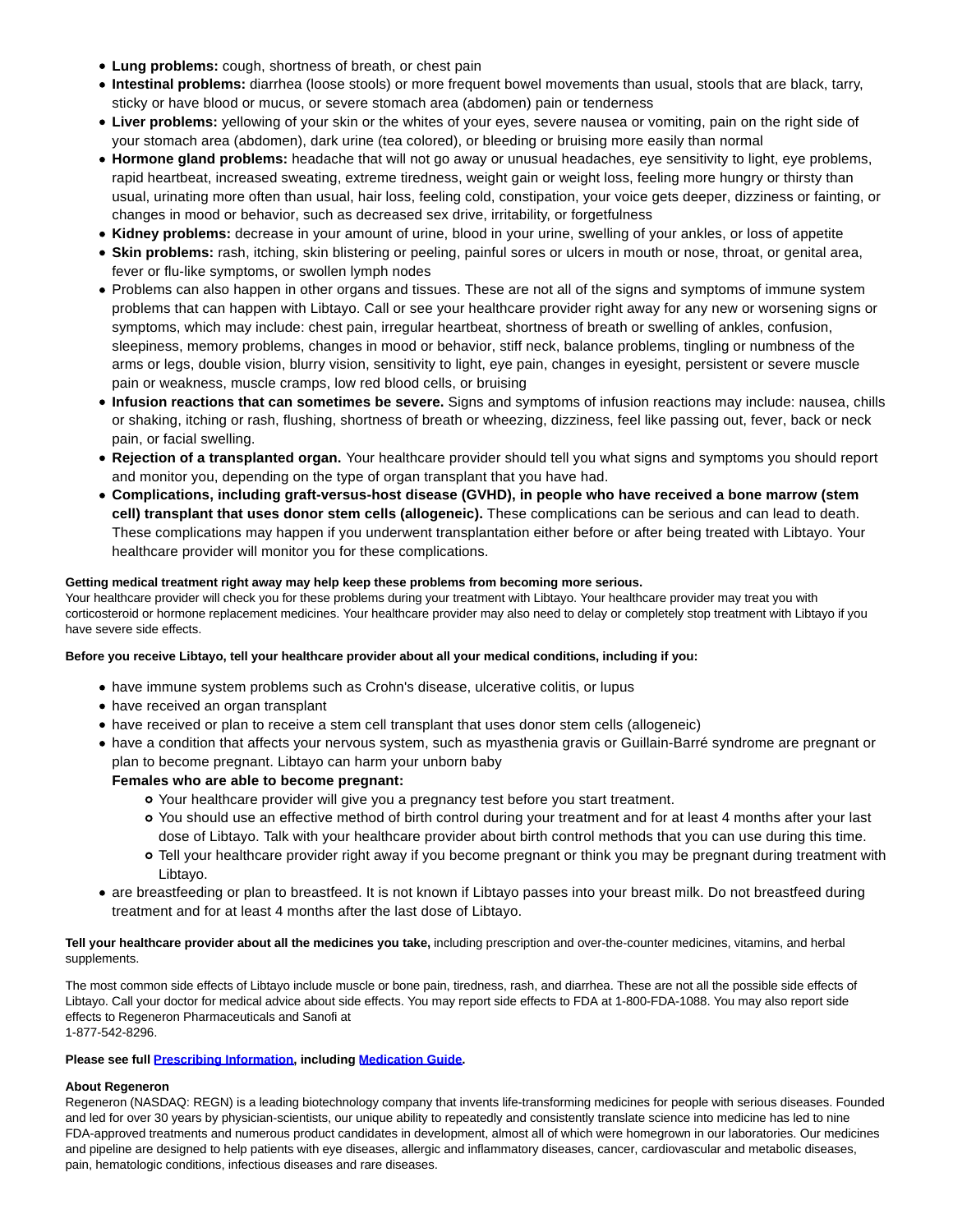Regeneron is accelerating and improving the traditional drug development process through our proprietary VelociSuite technologies, such as VelocImmune, which uses unique genetically humanized mice to produce optimized fully human antibodies and bispecific antibodies, and through ambitious research initiatives such as the Regeneron Genetics Center, which is conducting one of the largest genetics sequencing efforts in the world.

For additional information about the company, please visi[t www.regeneron.com o](https://c212.net/c/link/?t=0&l=en&o=3426739-1&h=2670925675&u=https%3A%2F%2Fc212.net%2Fc%2Flink%2F%3Ft%3D0%26l%3Den%26o%3D3397793-1%26h%3D695290165%26u%3Dhttp%253A%252F%252Fwww.regeneron.com%252F%26a%3Dwww.regeneron.com&a=www.regeneron.com)r follow @Regeneron on Twitter.

# **About Sanofi**

Sanofi is dedicated to supporting people through their health challenges. We are a global biopharmaceutical company focused on human health. We prevent illness with vaccines, provide innovative treatments to fight pain and ease suffering. We stand by the few who suffer from rare diseases and the millions with long-term chronic conditions.

With more than 100,000 people in 100 countries, Sanofi is transforming scientific innovation into healthcare solutions around the globe.

### **Regeneron Forward-looking Statements and Use of Digital Media**

This press release includes forward-looking statements that involve risks and uncertainties relating to future events and the future performance of Regeneron Pharmaceuticals, Inc. ("Regeneron" or the "Company"), and actual events or results may differ materially from these forward-looking statements. Words such as "anticipate," "expect," "intend," "plan," "believe," "seek," "estimate," variations of such words, and similar expressions are intended to identify such forward-looking statements, although not all forward-looking statements contain these identifying words. These statements concern, and these risks and uncertainties include, among others, the impact of SARS-CoV-2 (the virus that has caused the COVID-19 pandemic) on Regeneron's business and its employees, collaborators, and suppliers and other third parties on which Regeneron relies, Regeneron's and its collaborators' ability to continue to conduct research and clinical programs, Regeneron's ability to manage its supply chain, net product sales of products marketed or otherwise commercialized by Regeneron and/or its collaborators or licensees (collectively, "Regeneron's Products"), and the global economy; the nature, timing, and possible success and therapeutic applications of Regeneron's Products and product candidates being developed by Regeneron and/or its collaborators or licensees (collectively, "Regeneron's Product Candidates") and research and clinical programs now underway or planned, including without limitation Libtayo® (cemiplimab) as a second-line treatment for patients with advanced cervical cancer; the likelihood, timing, and scope of possible regulatory approval and commercial launch of Regeneron's Product Candidates and new indications for Regeneron's Products, such as possible regulatory approval of Libtayo as a second-line treatment for patients with advanced cervical cancer outside of the U.S. as well as Libtayo (as a monotherapy or in combination with conventional or novel therapeutic approaches, as applicable) for the treatment of other solid tumors and blood cancers and other potential indications; uncertainty of the utilization, market acceptance, and commercial success of Regeneron's Products and Regeneron's Product Candidates and the impact of studies (whether conducted by Regeneron or others and whether mandated or voluntary), including the studies discussed or referenced in this press release, on any of the foregoing or any potential regulatory approval of Regeneron's Products (such as Libtayo) and Regeneron's Product Candidates; the ability of Regeneron's collaborators, licensees, suppliers, or other third parties (as applicable) to perform manufacturing, filling, finishing, packaging, labeling, distribution, and other steps related to Regeneron's Products and Regeneron's Product Candidates; the ability of Regeneron to manage supply chains for multiple products and product candidates; safety issues resulting from the administration of Regeneron's Products (such as Libtayo) and Regeneron's Product Candidates in patients, including serious complications or side effects in connection with the use of Regeneron's Products and Regeneron's Product Candidates in clinical trials; determinations by regulatory and administrative governmental authorities which may delay or restrict Regeneron's ability to continue to develop or commercialize Regeneron's Products and Regeneron's Product Candidates, including without limitation Libtayo; ongoing regulatory obligations and oversight impacting Regeneron's Products, research and clinical programs, and business, including those relating to patient privacy; the availability and extent of reimbursement of Regeneron's Products from third-party payers, including private payer healthcare and insurance programs, health maintenance organizations, pharmacy benefit management companies, and government programs such as Medicare and Medicaid; coverage and reimbursement determinations by such payers and new policies and procedures adopted by such payers; competing drugs and product candidates that may be superior to, or more cost effective than, Regeneron's Products and Regeneron's Product Candidates; the extent to which the results from the research and development programs conducted by Regeneron and/or its collaborators or licensees may be replicated in other studies and/or lead to advancement of product candidates to clinical trials, therapeutic applications, or regulatory approval; unanticipated expenses; the costs of developing, producing, and selling products; the ability of Regeneron to meet any of its financial projections or guidance and changes to the assumptions underlying those projections or guidance; the potential for any license, collaboration, or supply agreement, including Regeneron's agreements with Sanofi, Bayer, and Teva Pharmaceutical Industries Ltd. (or their respective affiliated companies, as applicable), to be cancelled or terminated; and risks associated with intellectual property of other parties and pending or future litigation relating thereto (including without limitation the patent litigation and other related proceedings relating to EYLEA® (aflibercept) Injection, Dupixent<sup>®</sup> (dupilumab), Praluent<sup>®</sup> (alirocumab), and REGEN-COV<sup>®</sup> (casirivimab and imdevimab)), other litigation and other proceedings and government investigations relating to the Company and/or its operations, the ultimate outcome of any such proceedings and investigations, and the impact any of the foregoing may have on Regeneron's business, prospects, operating results, and financial condition. A more complete description of these and other material risks can be found in Regeneron's filings with the U.S. Securities and Exchange Commission, including its Form 10-K for the year ended December 31, 2020 and its Form 10-Q for the quarterly period ended September 30, 2021. Any forward-looking statements are made based on management's current beliefs and judgment, and the reader is cautioned not to rely on any forward-looking statements made by Regeneron. Regeneron does not undertake any obligation to update (publicly or otherwise) any forward-looking statement, including without limitation any financial projection or guidance, whether as a result of new information, future events, or otherwise.

Regeneron uses its media and investor relations website and social media outlets to publish important information about the Company, including information that may be deemed material to investors. Financial and other information about Regeneron is routinely posted and is accessible on Regeneron's media and investor relations website [\(http://newsroom.regeneron.com\)](https://c212.net/c/link/?t=0&l=en&o=3426739-1&h=3061988695&u=http%3A%2F%2Fnewsroom.regeneron.com%2F&a=http%3A%2F%2Fnewsroom.regeneron.com) and its Twitter feed [\(http://twitter.com/regeneron\).](https://c212.net/c/link/?t=0&l=en&o=3426739-1&h=1446564519&u=http%3A%2F%2Ftwitter.com%2Fregeneron&a=http%3A%2F%2Ftwitter.com%2Fregeneron)

### **Sanofi Forward-looking Statements**

This press release contains forward-looking statements as defined in the Private Securities Litigation Reform Act of 1995, as amended. Forwardlooking statements are statements that are not historical facts. These statements include projections and estimates regarding the marketing and other potential of the product, or regarding potential future revenues from the product. Forward-looking statements are generally identified by the words "expects", "anticipates", "believes", "intends", "estimates", "plans" and similar expressions. Although Sanofi's management believes that the expectations reflected in such forward-looking statements are reasonable, investors are cautioned that forward-looking information and statements are subject to various risks and uncertainties, many of which are difficult to predict and generally beyond the control of Sanofi, that could cause actual results and developments to differ materially from those expressed in, or implied or projected by, the forward-looking information and statements. These risks and uncertainties include among other things, unexpected regulatory actions or delays, or government regulation generally, that could